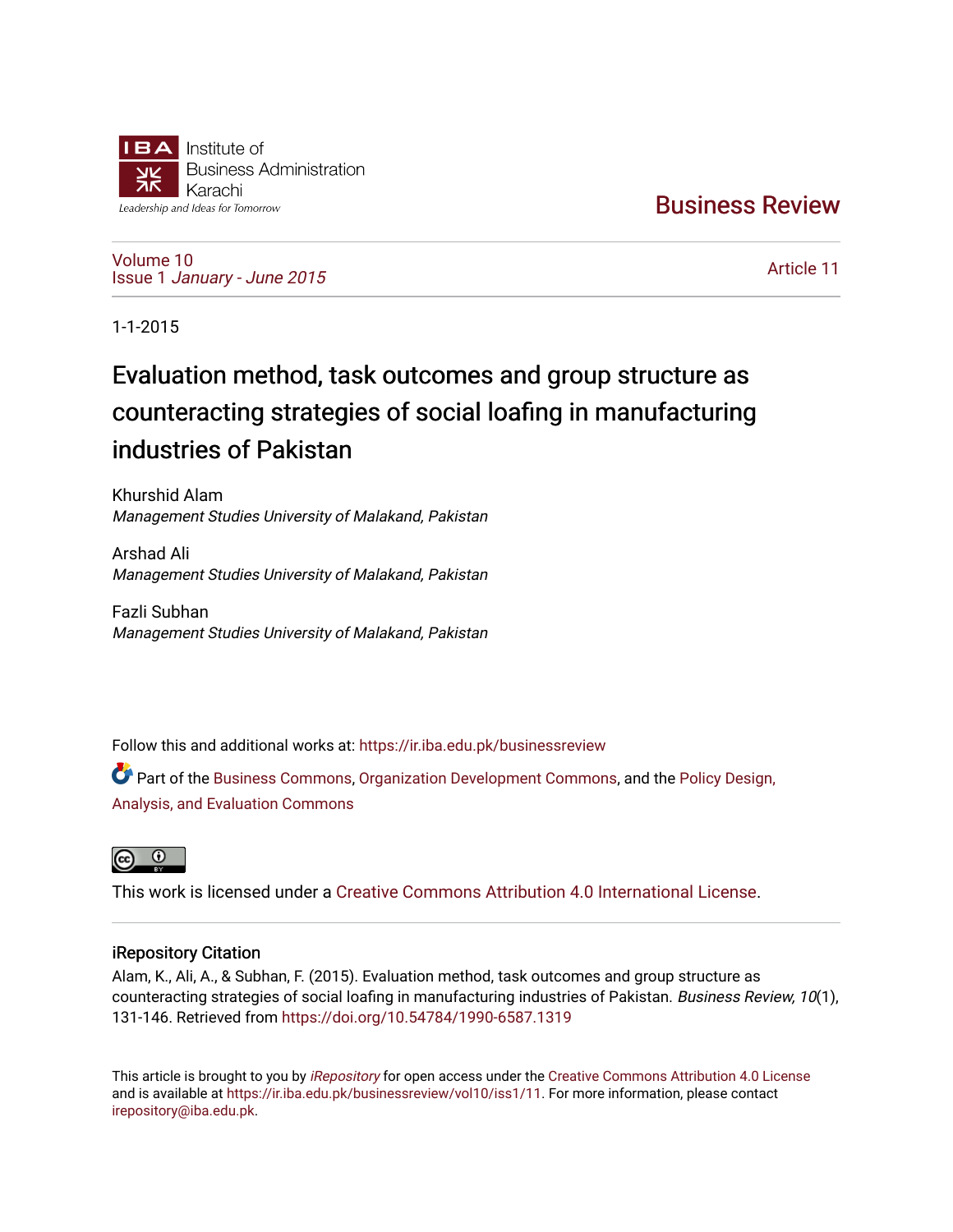# ARTICLE

# Evaluation Method, Task Outcomes and Group Structure as counteracting strategies of Social Loafing in Manufacturing Industries of Pakistan

Khurshid Alam *Management Studies University of Malakand,* Pakistan Arshad Ali *Management Studies University of Malakand,* Pakistan Fazli Subhan *Management Studies University of Malakand,* Pakistan

## Abstract

*The study examines task evaluation techniques; task outcomes and group structure composition in counteracting social loafing. The approach espoused in this paper is to assess the conventional literature that provides strong support for existence of social loafing phenomenon in groups and to predict counteracting from aforementioned variables.Based on latest literature innovative ways for combating social loafing are discussed. Results provide conclusive support that enhancing evaluation method, task outcomes and group structure were associated with reduced occurrence of social loafing. At group level increased conjunctive task and reward interdependence, heterogeneity and peer evaluation increase social loafing while increase in task meaningfulness, content, intensity, homogeneity, disjunctive and self evaluation reduce social loafing. The paper provides practical implications that enhancing task evaluation techniques, outcomes and group structure reduce social loafing and ultimately increase organizational performance.The study is unique as no one has focused the phenomenon of social loafing in Pakistan, thus it also contribute knowledge to literature.* 

Keywords: Social Loafing, Evaluation Method, Task Outcome, Group Structure and Manufacturing Industry

#### Introduction

Complex and dynamic operations have made organizations and industries unable to carry out their work through individualistic approach and thus create a need for group work. Numerous studies have focused the significance of collective work. Besideshuge benefits it has many shortcomings; as in many cases the sum individual work in group is inferior to the sum of individual work alone which is attributed to individual efforts reduction in collective work. This tendency of individuals refers to social loafing. In social loafing each individual try to get maximum benefits from collective work while exerting little efforts. Consequently most of individuals consider collective work as unsatisfactory experience and have less motivation towards collective goals of the organization. Hoon and Tan (2008) argue that for understanding collective work; studying social loafing, its roots and corollaries are indispensable.

131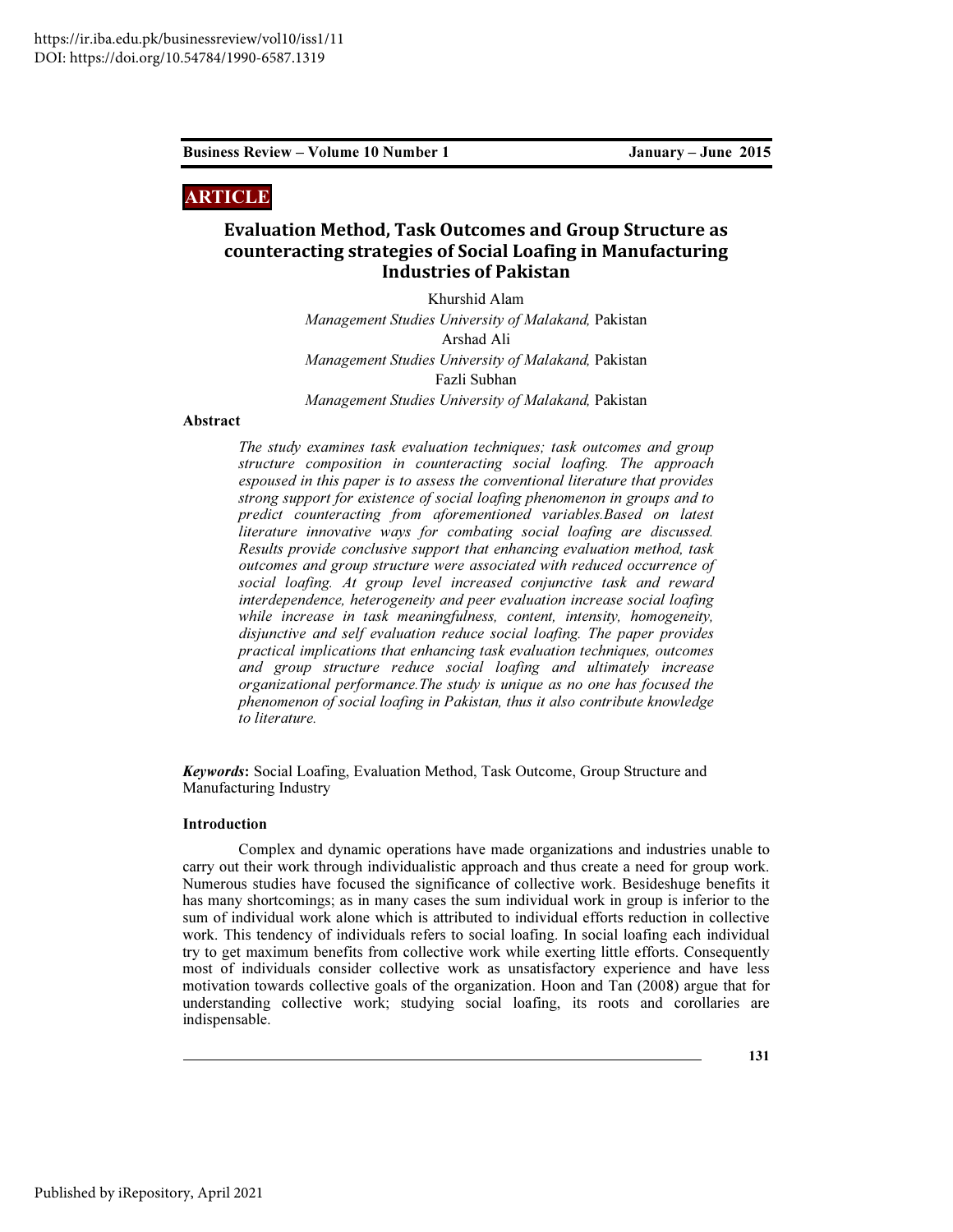In nineteenth century 1913 Max Ringelmann observed decreased individual performance in thegroup experiment of "Rope Pulling" and "Swimming in Conveys". According to Kravitz and Martin (1986), Ringelmann always found less magnitude of group performance than individual performance for the same number of individuals. Soon after this reduced performance phenomenon was confirmed in experiments of "Clapping and Shouting" (Latane, Williams, & Harkins, 1979). This phenomenon was named social loafing (Liden, Wayne, Jaworski, & Bennett, 2004). Chidambaram and Tung (2005) argue that social loafing decrease actual performance of individuals and organizations and is treacherous phenomenon for organizations and should be properly researched. It has received massive concentration from social scientists in last many years (Bastiaans & Nauta, 2003).

Different authors haveemphasized significant causes of social loafing at work places, these include incompetency of group members (Latane et al., 1979), poor social coordination (Steiner, 2007), communalappraisal(Karau & Williams, 1993), collective incentives (Jackson & Harkins, 1985) andtrust on appraiser(Latane et al., 1979). Other drivers include group performance techniques (Kidwell & Bennett, 1993) effort results(Harkins & Jackson, 1985) and group structure(Hardy  $&$  Crace, 1991). To the best of our knowledge these methods (evaluation method, task outcomes and group structure) have never been addressed in Pakistani context, this study is therefore of unique nature. To fill this void and to increase human efficiency this study is designed to explore certain aspects of increasing individual and group performance. The central objective of the study is to examine the relationship of evaluation methods, task outcomes and group structure with social loafing, because all rewards depend upon task outcomes and evaluation techniques while group structure determine individual contribution towards collective goals. It may add different strategies for reduction of loafing and consequently it may contribute to individual life standards, national and international economy due to enhanced individual and group productivity, efficiency and effectiveness.

#### Literature Review

#### Social Loafing

The tendency of exerting less effort in collective work as compared to individual work refers to social loafing (Latane et al., 1979). It is also called Free Rider Effect, because in social loafing the loafer reap collective benefits and don't contribute fair share in inputs (Aggarwal & O'Brien, 2008). Davies (2009) argue that social loafing direct individual towards free riding and thus individuals don't exert full efforts in collective work.

### Evaluation Method

Evaluation is the organized analysis of expected and actual results and it looks for expected and actual objectives and its way of accomplishment (Russ-Eft, 2009). It is a logical, precise and thorough application of scientific methods to evaluate objectives designing, its execution and enhancement in outcomes. It require appraisalproficiency, effort, time and substantial budget(Lipsey, Freeman, & Rossi, 2004).

Szymanski and Harkins (1987) argue that social loafing is caused by lack of justified evaluation and weak internal and external assessment potential. According to Thompson (2004) loafing can be reduced by providing performance feedback to individuals on their individual outcomes by apparent performance standards. Individuals are less motivated when they perceive that their rewards are not justified with their inputs (Kidwell  $\&$  Bennett, 1993) whileBrewer (1995) argue that an individual concern on evaluation of performance affect the overall performance. Worchel, Rothgerber, Day, Hart, and Butemeyer (1998) argue high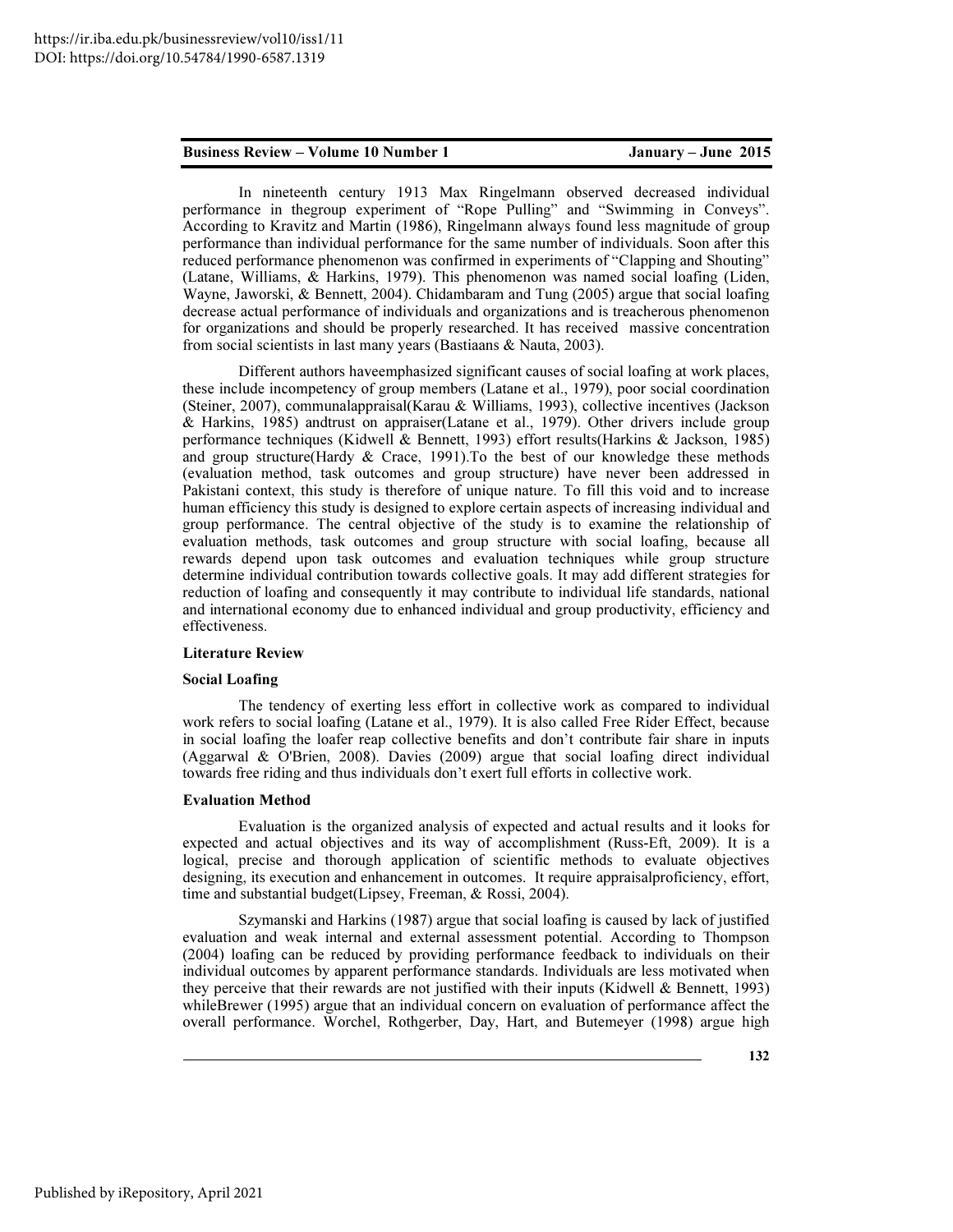productivity of group members while working for group based rewards than for an individual incentive in social situation. This assumption support social identity that an individual who consider group efforts more important will work for achieving collective outcomes. Worchel et al. (1998) further argue increased productivity in group setting than alone in an experiment when evaluator group was physically presentand less productivity than individual productivity when evaluator group was not present for evaluation. Williams, Nida, Baca, and Latané (1989) also argue significant positive relationship among swimmers in relays under high efforts identifiability than low identifiability. Worchel et al. (1998) concluded that highest productivity is associated with greater tendency of categorizing individuals as a group, evaluative group, identifiability in a group, impact of group behavior on individual, interest of group part and thinking about group.

Comer (1995) found that individual supremacy to co-worker on conjunctive task or inferiority on disjunctive task increase loafing by amplifying the perception of being one superfluous to do the work of group because individuals compare their abilities and performance with group members (Goethals & Darley, 1987). Worchel et al. (1998) argue that conjunctive and disjunctive rewards should create less loafing than additive condition because conjunctive and disjunctive rewards have strong link between individual performance and group performance. That is if an individual work hard in disjunctive task, the probability ofgroup performance will increase and vice versa. Veigal (1991) describe another aspect that the perception of coworker about highly qualified colleagueand better performance curb individuals efforts, ability and perception of own competency and productivity than others in a group. It will enhance his/her proclivity to loafing due to lack of influence over task outcomes (Comer, 1995). Szymanski and Harkins (1987) argues that social loafing was eliminated when individual performance was evaluated rather than collective evaluation. According to Gerhart and Rynes (2003) individuals can be motivated by aligning individual goals with group and organizational goals; and with individual rewards. Based on the above literature review, authors hypothesize that:

H1: Social loafing will be high if there are conjunctive task and rewards.

H2: Social loafing will be low if there are disjunctive task and rewards.

Social loafing may be reduced through self and peer evaluation systems. Suleiman and Watson (2008)argue reducedsocial loafing in self feedback system. Individuals who engage in self enhancing loafing give the impression to group members that they are just lazy rather than incompetent (Comer, 1995).While some authors argue peer evaluation as a best tool for individual accountability and efficiency(Brooks  $\&$  Ammons, 2003). But its use may encourage and create undesirable situation in organizations. Strong and Anderson (1990)argue that peer evaluations are the least effective tools for group performance improvement. This perception have made the use of peer evaluation very rare (Falchikov  $\&$ Goldfinch, 2000). Peer rating can change group cohesiveness, group harmony and group performance (DeNisi, Randolph, & Blencoe, 1983). Price (1987) conducted an experiment in which one group was supposed to give opinion about the business and other is supposed to make a decision. In decision making there was no evaluation potential so group members loafed greater than another group who are supposed to give an opinion about business, because the output of opinion makers was to be evaluated. On the other side Griffith, Fichman, and Moreland (1989) found that evaluation showed no effect on task performance in more complicated tasks like solving maze problems. Harkins and Szymanski (1989) argues that social loafing can be reduced by implementing individual and group evaluation system. Social loafing is more likely to occur when no standards exists for individual evaluation with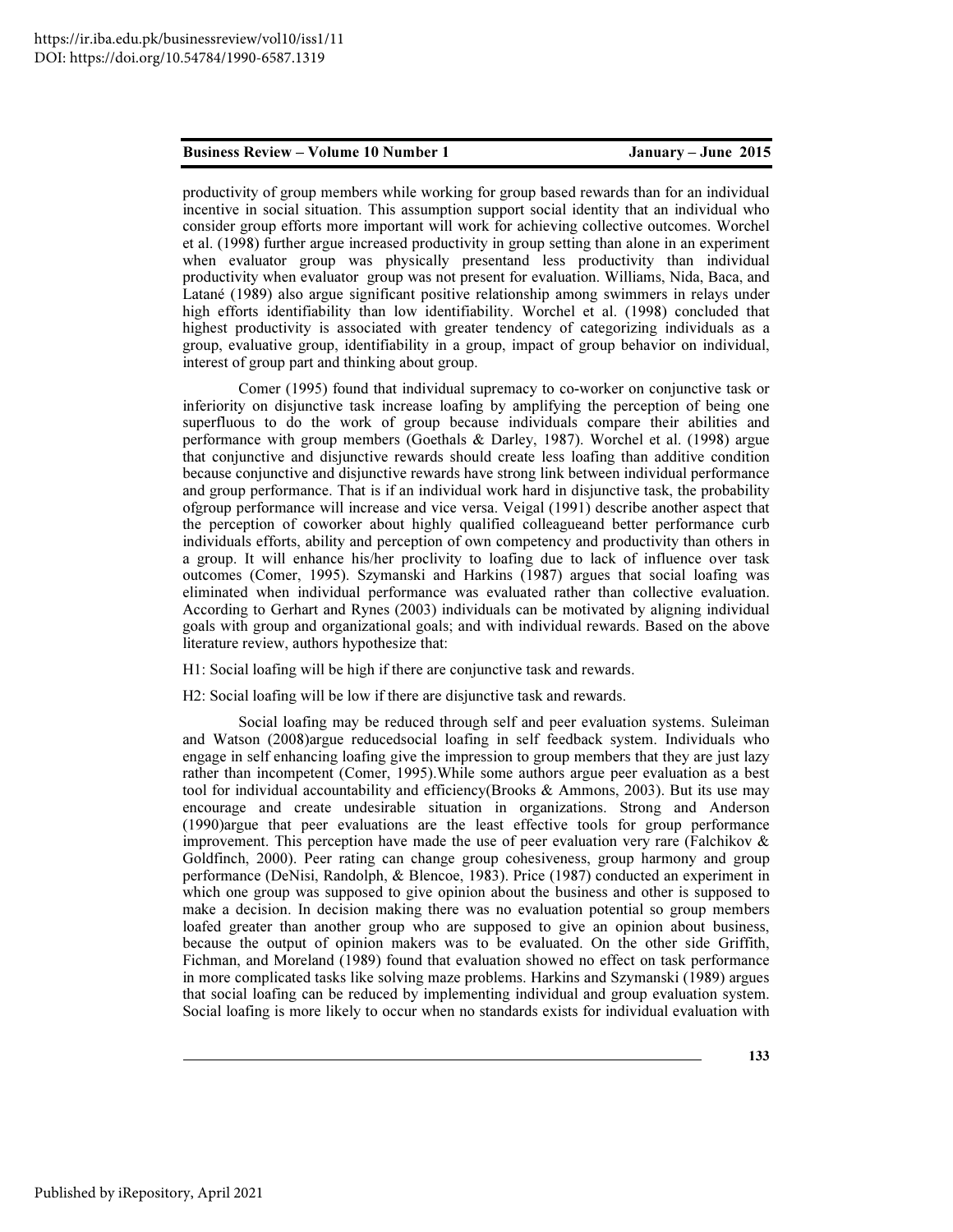group evaluation (Comer, 1995). Based on above literature authors conclude following hypothesis:

H3: Social loafing can be reduced through self feedback mechanism than peer evaluation.

#### Task Outcomes

Task outcomes are the products and services that an individual produce at work place. Group members can be motivated enoughif their outcomes are evaluated individuallyinstead of collective outcome (Harkins & Jackson, 1985). Individuals can be motivated either by significanceand uniqueness of task outcome for organization and individuals, this refers to task meaningfulness or by prettytangible and intangible rewards of a certain task(George, 1992).Locke, Cartledge, and Koeppel (1968)argue that goals are immediate regulators of human behavior and action. According to Gerhart and Rynes (2003) individuals can be motivated by aligning individual goals with group and organizational goals; and with individual rewards.Rand (1990) found that content and intensity are the two major attributes of individual effort. Content refers to what is expected from an individual, these are clarity, precision and difficulty (Locke, Shaw, Saari, & Latham, 1981)while intensity refers to the process of goal setting, it include degree of effort, scope of task and importance of goal (Locke et al., 1981). Karau and Williams (1993) concluded that social loafing occur because of the perception of intense individual effort and dividing valued outcome among group members.

Locke et al. (1981)argue that specific, clear and challenging goals lead to higher performance than easy goals and directing concentration, increasing persistence, mobilizing efforts and motivating strategy development affect an individual goals and performance. Locke et al. (1981) further describe that assigned goals, feedback on performance, financial rewards and supportive management increase performance and providing feedback on the evaluation of individual performance lead to higher performance. Incentive in the form of money is a powerful motivator of performance (Locke, Feren, McCaleb, Shaw, & Denny, 1980). Locke et al. (1981) argue that the degree of commitment depends upon the financial incentive offered while goal setting theory argues that goal commitment influence performance (Locke & Latham, 1990). Klehe and Anderson (2007) argue that loafing may be reduced when an individual is given high valence task (high task meaningfulness) and more personal involvement. Discussing above literature authors arrives at hypothesizing that:

H4: Social loafing will be low if task meaningfulness is high.

H5: Social loafing will be low if content and intensity are high.

#### Group Structure

According to Payne and Pugh (1976)group structure is viewed as stable arrangement of people, having division of labor and job specialization, control and coordination. Working in collective structure, utilizing individual efforts and dividing rewards equally among group member create social dilemma (Glance & Huberman, 1994).Pfeffer (1995) argues that collective norms, shared values and colleague pressure can overcome this social dilemma. Becker and Baloff (1969) argue that group structure influence group effectiveness. While Hardy and Crace (1991) found that group structure has minimal effect on social loafing. Group effectiveness can be achieved indirectly through group process by grouping and arranging group structures and groups having clear goal communicated openly (Kiesler, 1978). Individuals belonging to different group structure will behave in different ways.Researchers Pugh, Hickson, Hinings, and Turner (1968)argue different constructs of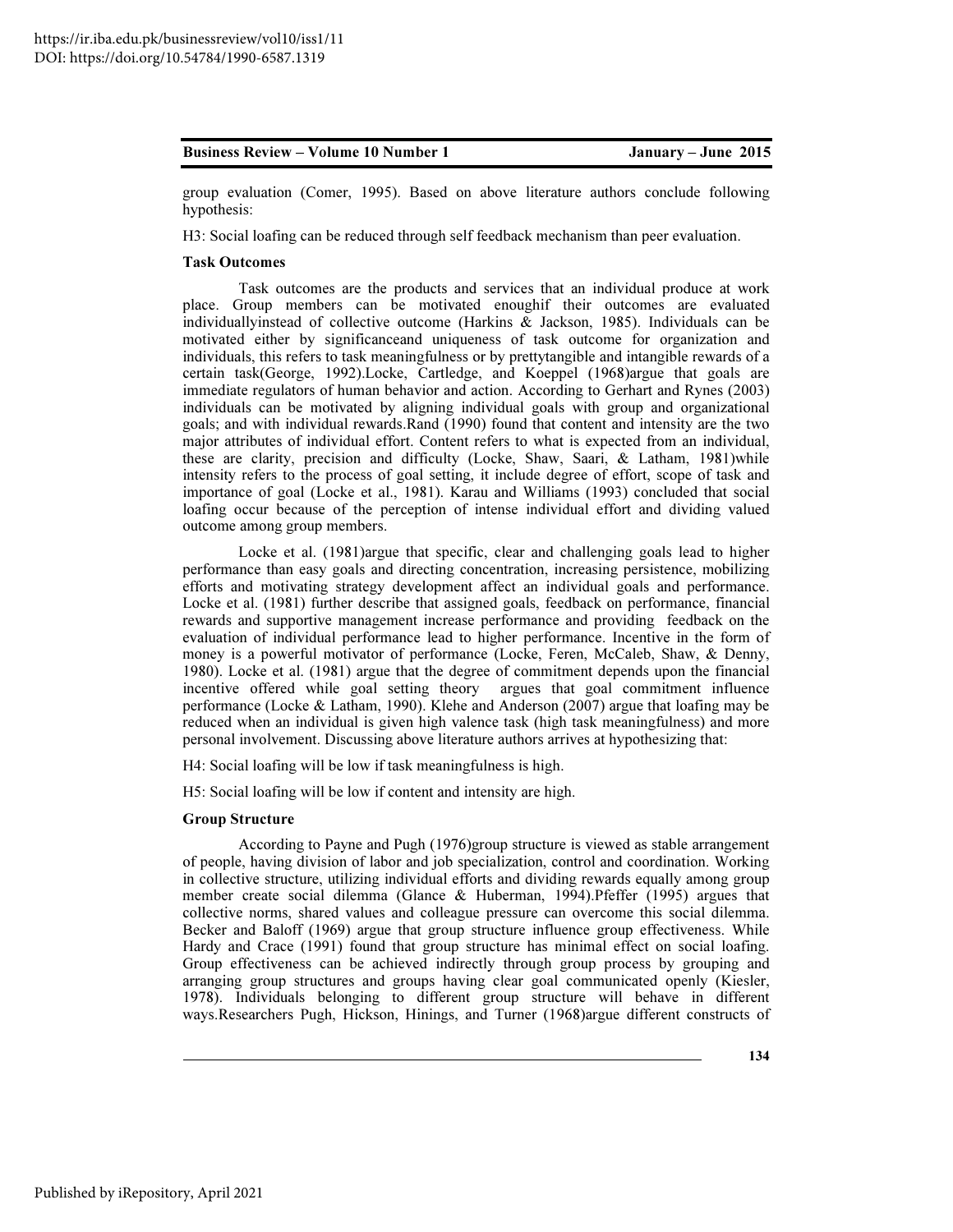group structure like group size, group goals clarity, group roles clarity, group norms, controlling task and group leadership. So goal, role and norm structure different activities.

Kiesler (1978)argue that group having clear vision and clear goals communicate openly than groups having unclear vision and goals. Gladstein (1984) found that open communications, supportiveness, training, active leadership and practical experience in organizations has positive impact on employee's satisfaction and organizational performance. Loch, Huberman, and Stout (2000) argue that status competition can drive team members to use maximum efforts. But if this status can be achieved through political manipulation then it leads to decrease overall performance. Loch et al. (2000)arguesthat group performance will be stable if shared ranks are allowed in the group. The performance of heterogeneous groups is less effective than homogenous groups during early establishment of group (Watson, Kumar, & Michaelsen, 1993).Shea and Guzzo (1987)argue task outcome and task interdependence as keys to group effectiveness.Outcome interdependence is the degree in which an individual receive his/her rewards depend upon the performance of others while in non interdependence an individual receive rewards only for his/her own performance (Wageman, 1995). High interdependent teams utilize collective knowledge and skills of their own group members. They demonstrate extensive shared learning, high class social processes and wisdom of collective responsibility for collective performance (Wageman, 1995). Wageman and Baker (1997) define task interdependence as the degree to which the task performance of one individual depend upon the efforts and skills of other individual while reward interdependence is the degree to which the reward of an individual depend upon the efforts of others. Rees, Zax, and Herries (2003) argue that significant interdependencies exist that could arise from group based compensation, peer pressure, common supervisor or exchanging information. Wageman and Baker (1997) argue that the failure in adequately designing group task and group rewards create much confusions. The confusion may arise how to divide work among group members and how the rewards should be given on individual performance or group performance or combination of both.Wageman and Baker (1997) found no significant difference in performance between highly interdependent and less interdependent tasks designs.

Trust (Edmondson, 1999), pay structure (Lawler, 2000), training and coordination (Marks, Sabella, Burke, & Zaccaro, 2002), group member composition (Barrick, Stewart, Neubert, & Mount, 1998) differentiate effective groups from non effective groups. Comer (1995) suggested that the group structure should be built in such a method to bring unique set of skills, having comparable levels at their respective areas of expertise. This will increase each member perceived indispensability and perceived influence over task outcomes. Worchel et al. (1998)argue thatunfamiliar colleagues reduce their productivity in collective work and Individuals don't increase efforts in social setting when group works for collective rewards. Profit sharing is an important determinant of success in group work (Belman, Drago, & Wooden, 1992). Based on above literature authors hypothesize that:

H7: Social loafing will be high if there is high task interdependence and reward interdependence.

H8: Social loafing in homogenous group structure is low than heterogeneous group structure.

135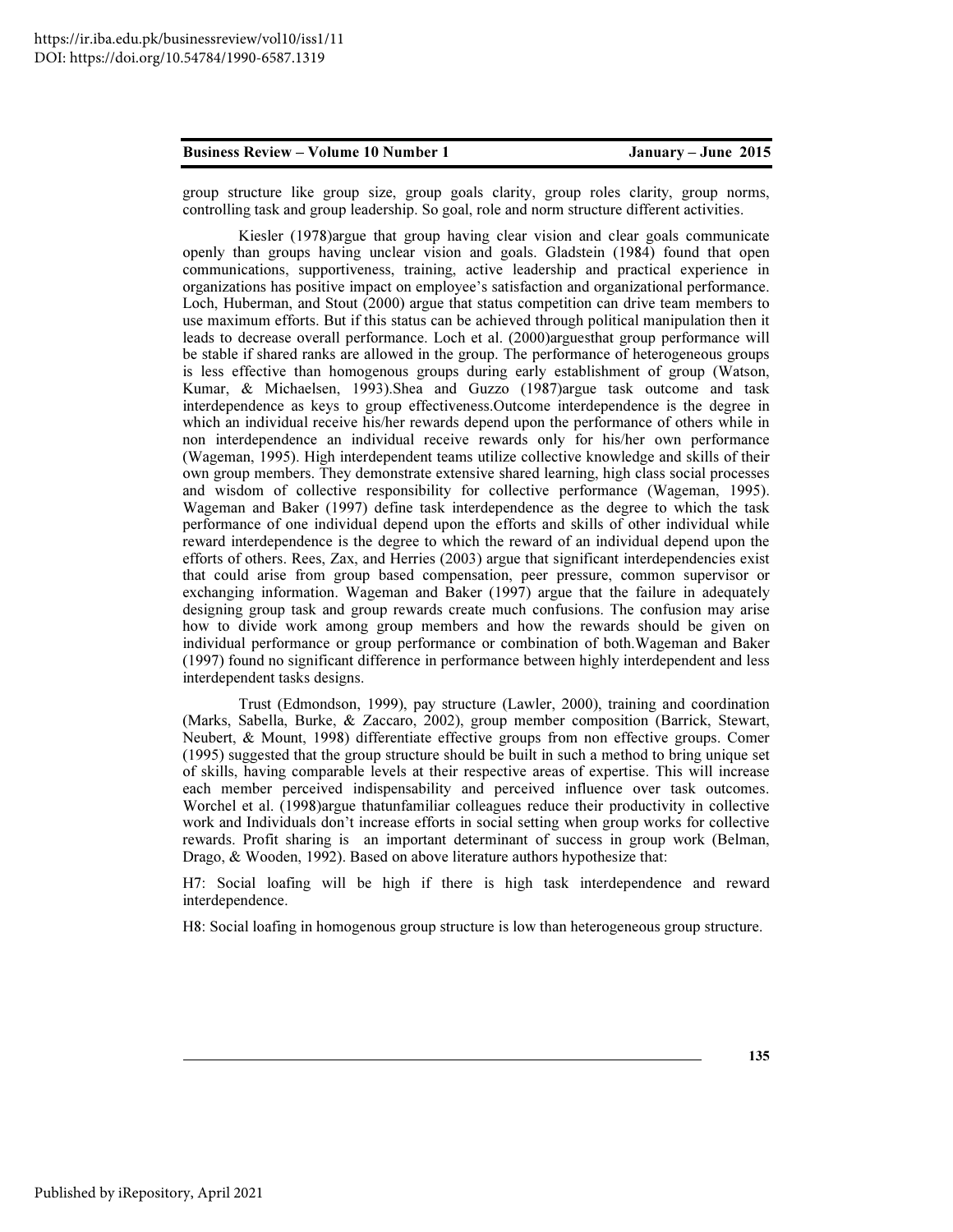#### Business Review – Volume

me 10 Number 1 January – June 2015

#### Research Model



#### Methodology

This portion of the paper examines different statistical tools used for data analysis.

#### Designing of Questionnaire Questionnaire

Survey questionnaire was developed with study of previous literature and with due Survey questionnaire was developed with study of previous literature and with due conference of senior research associates. It was pre-tested on a cluster of senior professional experts in the field for enhancing the understandability and comprehension of the instrument prepared.

Survey questionnaires are considered the best data collection tool due to the reason of enhanced external validity. In survey questionnaire data is collected form specific and identified group of people about their ideas, information and behavioral observations regarding some phenomenon, thiscreate greater generalizability of the study (Brownell, 1995). Other reasons for selection of survey questionnaire are simple, economical and rapid data collection. It is more consistent and objective for collecting and analysis of large amount of information in less time (Bachmann, Elfrink, & Vazzana, 1996; Wright, 2005). Besides advantages it has demerits as well, destionnaires are considered the best data collection tool due to the reason raal validity. In survey questionnaire data is collected form specific and of people about their ideas, information and behavioral observations 95). Other reasons for selection of survey questionnaire are simple, economical and rapid a collection. It is more consistent and objective for collecting and analysis of large amount information in less time (Bachmann, El was pre-tested on a cluster of senior professional<br>standability and comprehension of the instrument<br>red the best data collection tool due to the reason<br>uestionnaire data is collected form specific and<br>deas, information and

for example difficult to understand, tick box policy and untrustworthy for example difficult to understand, tick box policy and untrustworthy answers(Goodman, 1997). For eliminating any complication and distortion semi structured interviews were conducted (Pallant, 2010). This further enhanced generalizability of the study.

### Pilot Survey

Pilot study and test retest upon 27 respondents were conducted to enhance the Pilot study and test retest upon 27 respondents were conducted to enhance the external validity and reliability of the instrument prepared. Pilot study is most significant phase of survey development (Rubin  $\&$  Babbie, 2013). Various explanations, recommendations and suggestions of these respondents were included in the next version of recommendations and suggestions of these respondents were included in the next version of the survey. This increased the generalizability of the instrument(Brownell, 1995) Coefficients of internal consistency for all variables show a good measure of alpha.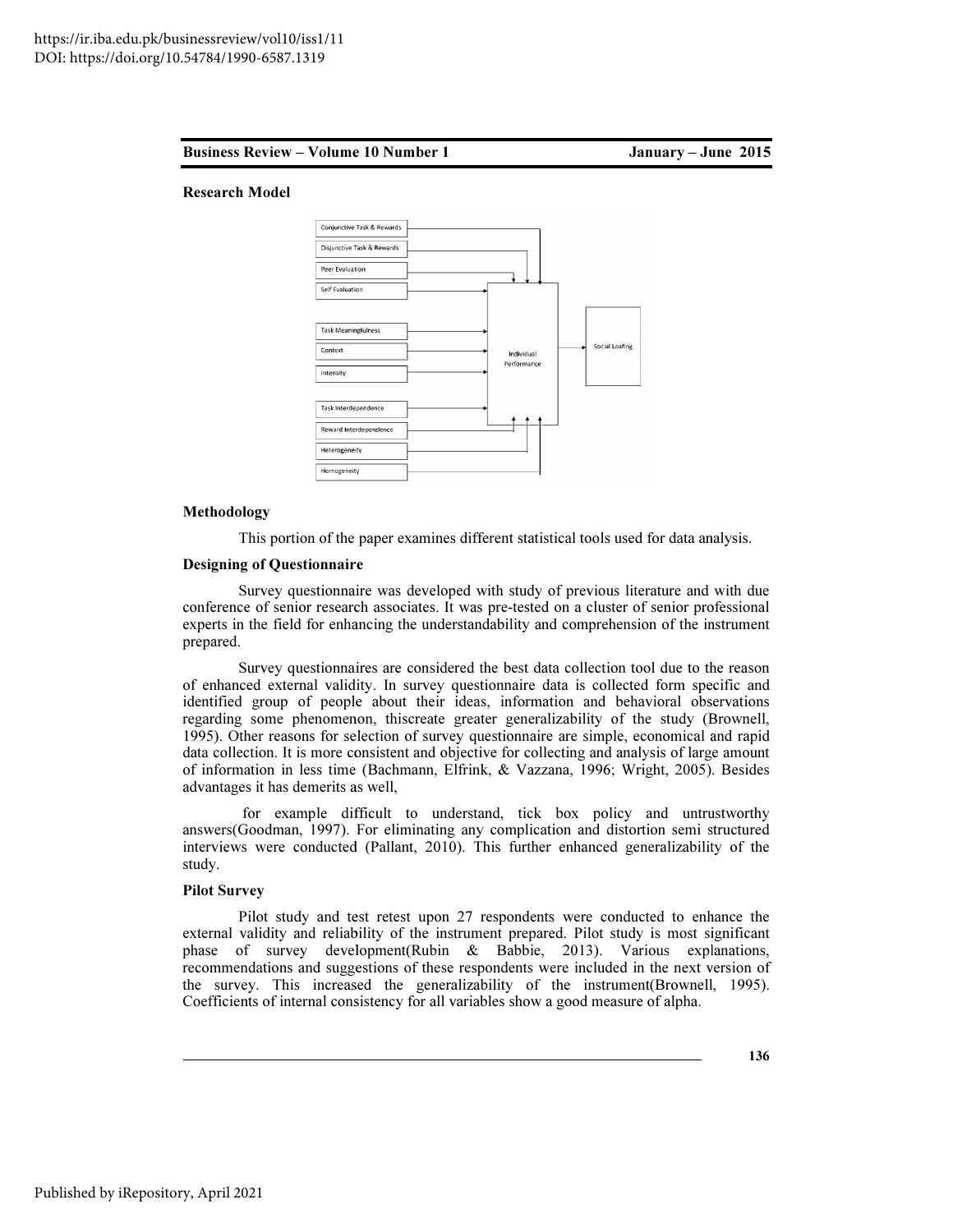#### Data Collection

Survey questionnaires with reference consultation and face to face semi structured interviews were used for data collection. Total 300 questionnaires were administered and 181 responses were received, this shows 60% return rate. 55 questionnaires were disposed off due to incomplete information.

#### Sample Selection

Respondents from departments of production, sales and marketing of manufacturing industries in Pakistan were selected through stratified random sampling. This technique has advantages of statistical efficiency, accurate representation and enough data collection (Cooper & Schindler, 2003).

#### Univariate Analysis

Analysis of Variance (ANOVA) was performed for comparison of mean score of different sectors and insignificant results were found except content and intensity, i.e. task outcomes. Marketing and sales departments differ from manufacturing department in task outcomes, Table No 2. The respondents were from three sectors, including sales  $(n=56)$ , marketing  $(n=20)$  and manufacturing  $(n=50)$ . It is concluded that there is no difference among different sectors and results of the study can be generalized to all sectors.Levene test and Kolmogorov tests were performed to check homoskedasticity and normality of data and insignificant results were found showinghomoskedasticity and normality of the data.The analysis of White test statistic also shows insignificant result which indicates the presence of homoskedasticity in data.

#### Multicollinearity

Multicollinearity shows relationship among different independent variables. Multicollinearity was calculated through variance inflation factors (VIF) and tolerance statistics. Tolerance statistic shows variability that is not explained by other independent variables. The result of variance inflation factors and tolerance statistics Table No 3 shows the absence of Multicollinearity in the data; this was also supported by tolerance values.

#### Standard Multiple Regressions

Standard multiple regression allows the forecast of one dependent variable from many independent variables. It also describes projecting power of each individual variable in the prediction of dependent variable. It is more sophisticated investigation of interrelationship among a set of independent and dependent variables. It also helps in investigation of more complicated association. In this study we included all constructs of independent variables including task meaningfulness, conjunctive evaluation, disjunctive evaluation, Content, reward interdependency, peer evaluation, homogeneity and heterogeneity.

Data fulfill all assumptions of multiple regressions including sample size and no outliers were found as defined by (Tabachnick & Fidell, 2001) with residual values greater than 3.3 or less than -3.3. A significant regression value of 28.5 was found and it is concluded that above mentioned variables are accounted for 28.5% (Table No 4) of reduction of social loafing. Hence it is argued that there are some other factors as well in reduction of social loafing phenomenon. Values of beta (Table No 3) show the individual prediction of each variable in collective prediction. In independent variables task evaluation method account much more for social loafing. Thus it can be interpreted that organizations may reduce social loafing by enhancing task evaluation methods. Authors studied task evaluation methods from two angles and it was found that conjunctive task evaluation method create more loafing with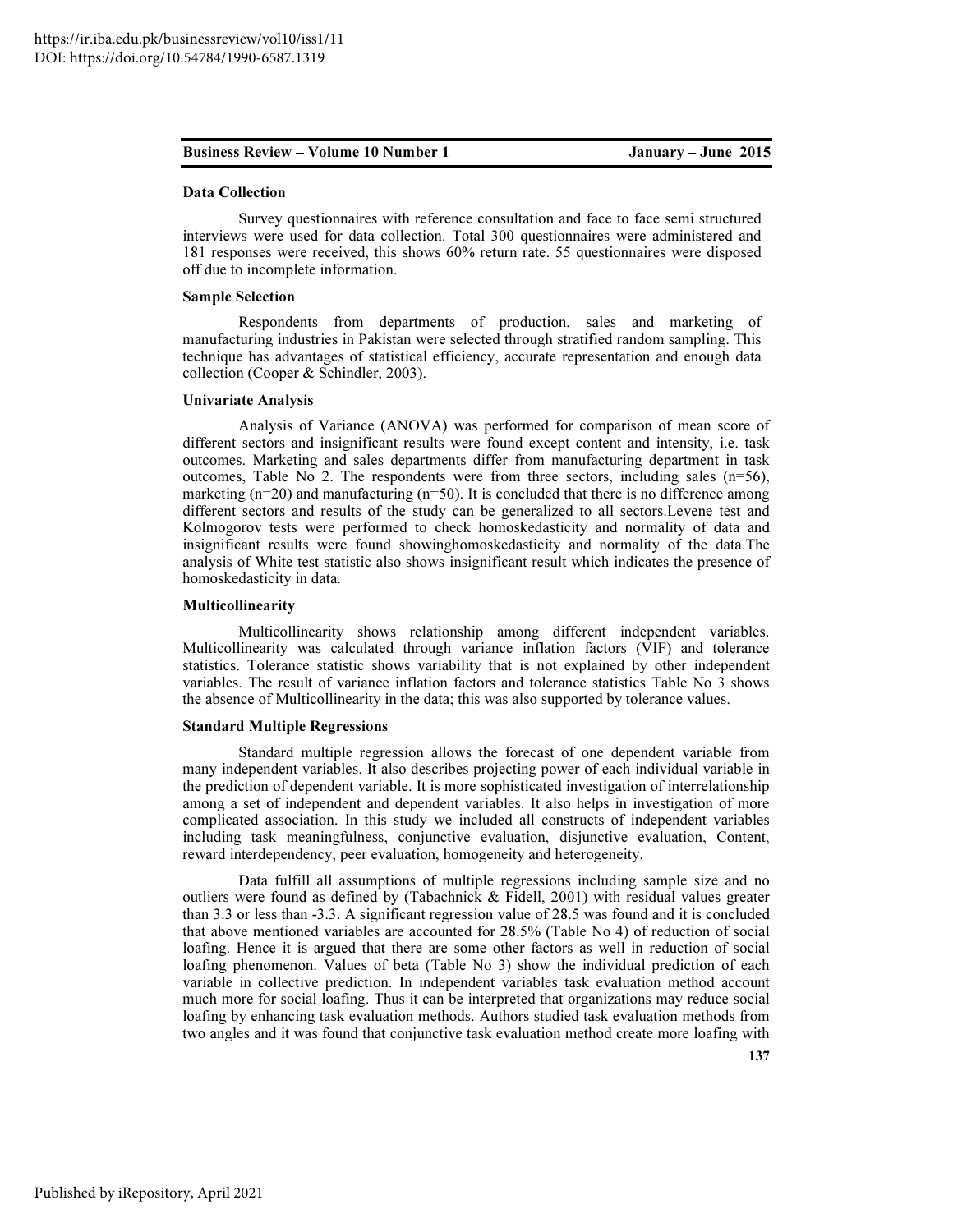| <b>Business Review – Volume 10 Number 1</b> | January – June 2015 |
|---------------------------------------------|---------------------|
|---------------------------------------------|---------------------|

increase of this type evaluation while disjunctive task and reward has negative relationship with social loafing. It was also identified in interviews that individuals can be motivated and their performance can be increased enough through disjunctive tasks and rewards and they prefer individual task and rewards.

|   | Model      | R              |        | R Square           | Adjusted R<br>Square | Std. Error of the<br>Estimate |        |                   |
|---|------------|----------------|--------|--------------------|----------------------|-------------------------------|--------|-------------------|
|   |            | $.534^{\circ}$ |        | .285               | .216                 |                               | .44607 |                   |
|   |            |                |        | ANOVA <sup>b</sup> |                      |                               |        |                   |
|   | Model      | Sum of Squares |        | Df                 | Mean Square          | F                             |        | Sig.              |
| 1 | Regression |                | 9.058  | 11                 |                      | .823                          | 4.138  | .000 <sup>a</sup> |
|   | Residual   |                | 22.683 | 114                |                      | .199                          |        |                   |
|   | Total      |                | 31.741 | 125                |                      |                               |        |                   |

### Table No 4: Standard Multiple Regression Model Summary

a. Predictors: (Constant), Hmgnty, Rwrd\_intrdpnd, Peer\_Evlutn, Cntnt, Evl\_Conjnctve, Evl\_Disjnctve, Intnsty, Tsk\_Mngflns, Hetrgnty, Self\_Evlutn, Tsk\_intrdp

b. Dependent Variable: SL

#### Interpretation and Discussion

The central theme of the study is to determine the relationship and prediction of social loafing elimination from evaluation methods including conjunctive and disjunctive task and rewards, self and peer evaluation systems, task outcomes including task meaningfulness, content, intensity, task and rewards interdependence, heterogeneity and homogeneity of group structure.

Data fulfill all assumptions of linear correlation and standard multiple regression and support all null hypotheses under consideration and it is concluded that social loafing is observed more in conjunctive task and rewards allocation mechanism as compared to disjunctive task and rewards. Conjunctive task and rewards have significant direct relationship while disjunctive task and rewards have significant inverse relationship with social loafing. It can be interpreted that a task having high interdependence upon group members face huge dilemmas of social loafing as compared to task having low dependence upon group members. It may be argued that in conjunctive task and rewards there is reduction in group process efficiency and effectiveness. This inclination towards loafing may be due to variety of huge interpersonal processes and either motivation or coordination losses. On the other side disjunctive task and rewards reduce loafing and people are more committed towards individual performance and organizational goals, because Thompson (2004) argue that individuals like individual feedback on individual performance than collective feedback on collective performance and any concern on evaluation affects overall performance. Comer (1995)describe the reason behind loafing is individual supremacy on conjunctive task or inferiority on disjunctive task and because individuals compare their abilities and efforts with others. The findings of these hypotheses are consistent with Szymanski and Harkins (1987), while inconsistent with Worchel et al. (1998), they were of opinion that incompetent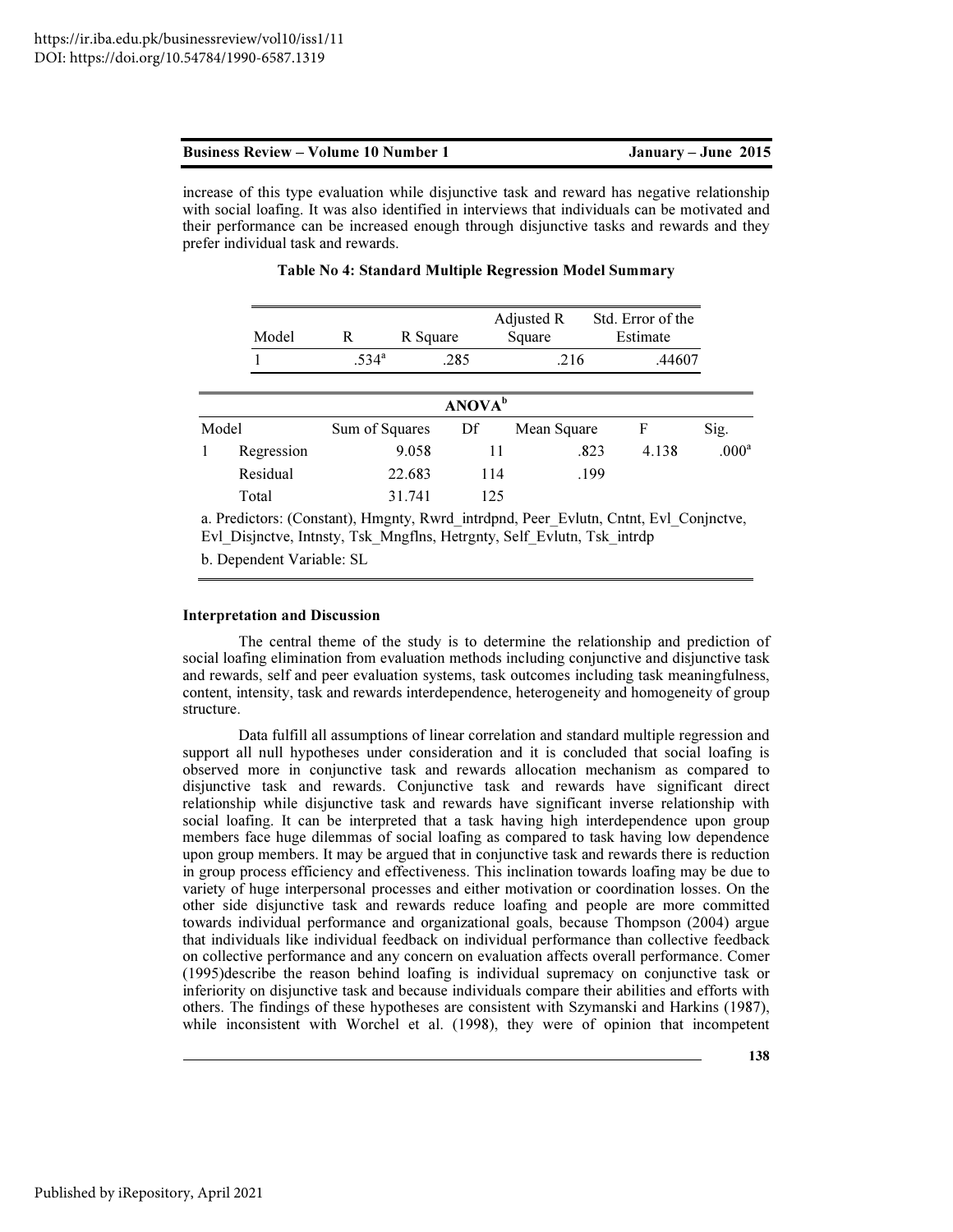Table No 1: Correlation Matrix

individual exert more efforts in proficient group and this phenomenon refers to Kohler effect. Further peer evaluation has direct while self evaluation has inverse relationship with social loafing showing consistency withSuleiman and Watson (2008).

A significant inverse relationship was found between task meaningfulness and social loafing. Thus it is concluded that if task is of high value, unique and significant then there will be low tendency towards loafing and corroborating(George, 1992). Content and intensity both have significant inverse relationship with social loafing. Content refers to clarity, efficiency, and precision expected from individuals while intensity refers to process of objectives and goal setting. The study shows inverse relationship indicating that increase in goals clarity; efficiency, effectiveness and enhancement of goal setting process will decrease social loafing showing consistency with (Kremer & McGuinness, 1998; Ness & Patton, 1979).

Further it was found that both task and rewards interdependence lead towards social loafing. However task interdependence has significant direct relationship with social loafing and is responsible for creation of more loafing than reward interdependence showing consistency with (Wageman, 1995).

It was found that group heterogeneity has direct relationship while group homogeneity has inverse relationship with social loafing. heterogenic group structure face more challenges and dilemmas due to diverse mix of people while homogeneous group structure face lesschallenges due to homogeneous group of people. Homogenous people feel easy to work with known colleague while in heterogeneous group each member is reluctant to use efforts showing inconsistency with (Worchel et al., 1998) while consistency with (Watson et al., 1993).

|                    |                                   |                     |              | Evl Conin Evl Disinc Peer Evlu Self Evlu Tsk Mng |                |              |          |          |              |                     |                | Rwrd intrd |              |        |
|--------------------|-----------------------------------|---------------------|--------------|--------------------------------------------------|----------------|--------------|----------|----------|--------------|---------------------|----------------|------------|--------------|--------|
|                    |                                   | SL                  | ctve         | tve                                              | t <sub>n</sub> | tn           | flns     | Rwds     | Cntnt        | Intnsty             | Tsk intrdp pnd |            | Hetrgnty     | Hmgnty |
| SL                 | <b>Pearson Correlation</b>        | $\mathbf{1}$        |              |                                                  |                |              |          |          |              |                     |                |            |              |        |
|                    | Sig. (2-tailed)                   |                     |              |                                                  |                |              |          |          |              |                     |                |            |              |        |
|                    | Evl Conjnctve Pearson Correlation | $.228$ <sup>*</sup> | $\mathbf{1}$ |                                                  |                |              |          |          |              |                     |                |            |              |        |
|                    | Sig. (2-tailed)                   | .010                |              |                                                  |                |              |          |          |              |                     |                |            |              |        |
| Evl Disjnctve      | Pearson Correlation               | $-.384"$            | $-.058$      |                                                  |                |              |          |          |              |                     |                |            |              |        |
|                    | Sig. (2-tailed)                   | .000                | .521         |                                                  |                |              |          |          |              |                     |                |            |              |        |
| Peer Evlutn        | <b>Pearson Correlation</b>        | .180 <sup>°</sup>   | $-.013$      | $-.101$                                          | $\mathbf{1}$   |              |          |          |              |                     |                |            |              |        |
|                    | Sig. (2-tailed)                   | .043                | .884         | .261                                             |                |              |          |          |              |                     |                |            |              |        |
| Self Evlutn        | Pearson Correlation               | $-.311"$            | .162         | $.516**$                                         | $-.069$        | $\mathbf{I}$ |          |          |              |                     |                |            |              |        |
|                    | Sig. (2-tailed)                   | .000                | .070         | .000                                             | .440           |              |          |          |              |                     |                |            |              |        |
| <b>Tsk Mngflns</b> | <b>Pearson Correlation</b>        | $-.296$ **          | .102         | .628"                                            | $-015$         | $.766$ **    | п        |          |              |                     |                |            |              |        |
|                    | Sig. (2-tailed)                   | .001                | .254         | .000                                             | .869           | .000         |          |          |              |                     |                |            |              |        |
| Cntnt              | <b>Pearson Correlation</b>        | $-.210'$            | $-.001$      | $-.054$                                          | $-.244"$       | .132         | .005     | $.927**$ | $\mathbf{I}$ |                     |                |            |              |        |
|                    | Sig. (2-tailed)                   | .018                | .987         | .547                                             | .006           | .141         | .960     | .000     |              |                     |                |            |              |        |
| Intnsty            | <b>Pearson Correlation</b>        | $-.215"$            | $-.006$      | .085                                             | $-.275$ **     | .220'        | .149     | $.850**$ | .766"        | 1                   |                |            |              |        |
|                    | Sig. (2-tailed)                   | .016                | .944         | .346                                             | .002           | .013         | .097     | .000     | .000         |                     |                |            |              |        |
| Tsk intrdp         | <b>Pearson Correlation</b>        | $.252$ **           | $.934$ **    | $-.118$                                          | .063           | .155         | .100     | $-.029$  | $-.007$      | $-.029$             | 1              |            |              |        |
|                    | Sig. (2-tailed)                   | .004                | .000         | .187                                             | .487           | .083         | .264     | .744     | .938         | .749                |                |            |              |        |
|                    | Rwrd intrdpnd Pearson Correlation | .174                | .216'        | $-.105$                                          | .003           | .059         | .049     | $-.021$  | .007         | $-.035$             | .400           |            |              |        |
|                    | Sig. (2-tailed)                   | .052                | .015         | .240                                             | .970           | .510         | .589     | .818     | .940         | .694                | .000           |            |              |        |
| Hetrgnty           | <b>Pearson Correlation</b>        | .154                | $.354$ **    | .022                                             | $-.002$        | .089         | .149     | $-.064$  | $-.060$      | $-.048$             | .546"          | $.859**$   | $\mathbf{1}$ |        |
|                    | Sig. (2-tailed)                   | .085                | .000         | .811                                             | .986           | .320         | .095     | .477     | .502         | .595                | .000           | .000       |              |        |
| Nty                | <b>Pearson Correlation</b>        | $-.302"$            | .164         | .543"                                            | $-.083$        | $.965$ **    | $.763**$ | .176     | .101         | $.191$ <sup>*</sup> | .140           | .058       | .080         |        |
|                    | Sig. (2-tailed)                   | .001                | .066         | .000                                             | .357           | .000         | .000     | .048     | .261         | .032                | .117           | .520       | .371         |        |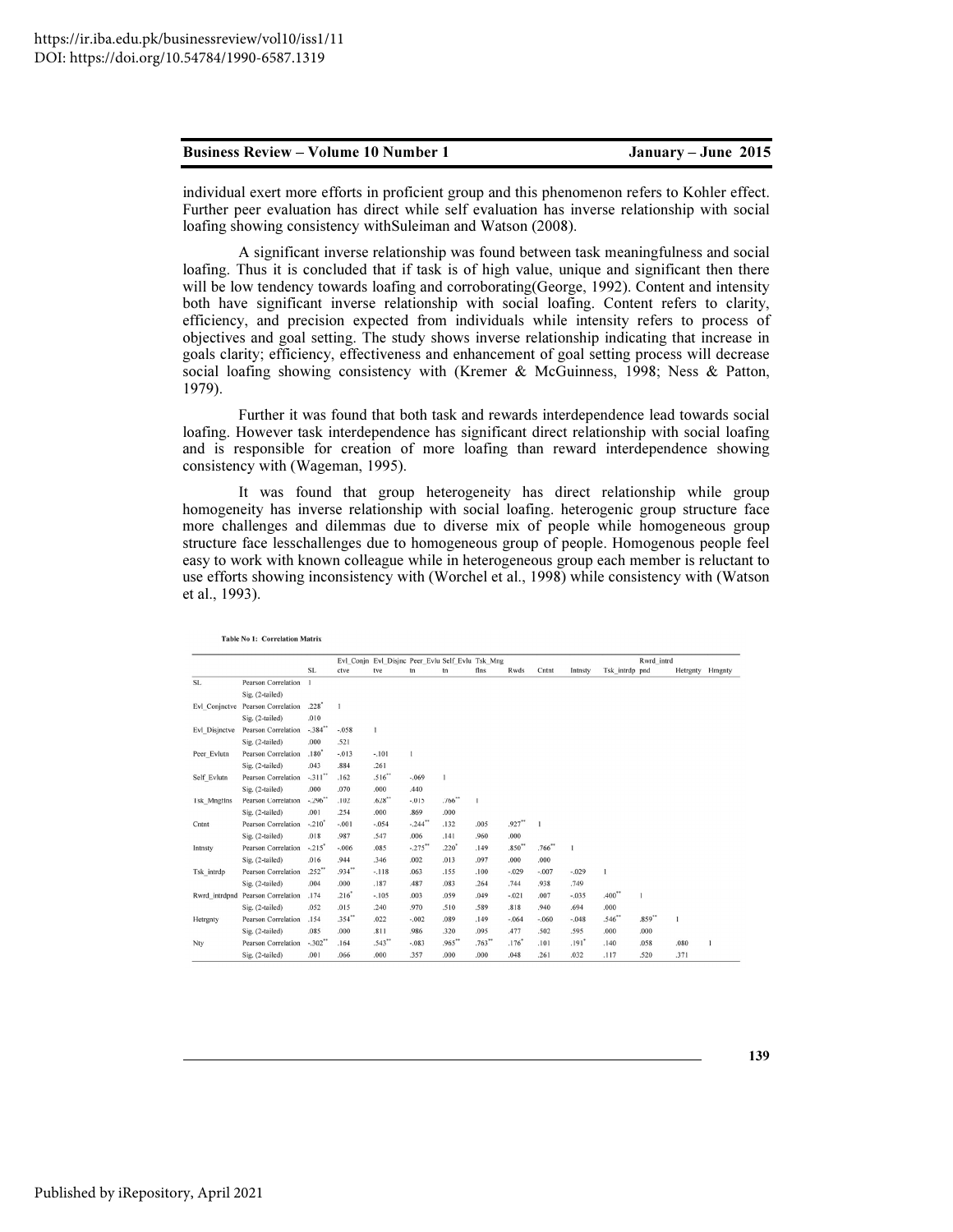#### Conclusion

In conjunctive task and rewards the performance and rewards of each individual depend upon others and whole group contribute to the end product. Thus it may be argued that group performance is the consequence and sum of individual tasks and efforts. A conjunctive task can't be completed until each individual complete his/her own fair share and its efficiency and effectiveness depends upon each individual performance, velocity and quality. Conversely if any one of group members doesn't utilize full efforts then group will suffer from losses.

Based on above discussion and conclusion it is suggested that organizations may avoid social loafing by assigning tasks in disjunction approach rather in conjunction, because in conjunctive task and rewards each individual will be tied with others. Thus overall performance may be affected while in disjunctive task and rewards each individual is responsible for own task and rewards and there is no dependency on collective work. Thus there is low inclination towards social loafing in disjunctive task and rewards. Further it was identified in interviews of senior professionals in Pharma industries that conjunctive or disjunctive task allocation is not a concern but rewards needs to be disjunctive always, each individual like collective work but prefer individual rewards for own contributions.

From the results of the study it was also found that peer evaluation face more loafing than self evaluation. It was identified in interviews that at work place politics and conflicts peers evaluation lead to biased ratings. So peer evaluation may be avoided for reduction of future problems and  $360$  degree feedback mechanism<sup>1</sup> was suggested.

Task significance and uniqueness attracts individuals to work hard and they feel inner satisfaction and stimulus for being producing unique goods and service. It was also identified in interviews that individuals try to create name and fame through creation of unique and distinctive goods and services; they are more willing to serve organizations which have no alternate person for a specific task. So organizations may make each task more attractive and unique so that people become attracted towards it and thus social loafing can be minimized. Other strategies for reduction of social loafing are: organizations may focus on goal setting process, goal clarity and efficiency and precision for reducing social loafing. If goals are clear and distinctive in nature then individuals are more motivated towards achievement of goals efficiently and effectively.

Increasing task and rewards interdependence increase loafing tendency among individuals. It is due to the fact that individuals in task interdependency individual's performance depends upon others performance and due to loafing of one individual all group member's performance is affected. As has been discussed earlier, individuals like to receive rewards for own performance and prefer disjunctive task and rewards.

Homogeneous group provide more conducive environment for performance and people feel more satisfied. Authors are talking in the context of Pakistan, people want to work in homogeneous group having huge interaction and relationship among each other's and don't

 $\overline{a}$ 

<sup>&</sup>lt;sup>1</sup> 360-degree feedback include direct feedback from subordinates, peers, supervisors as well as self evaluation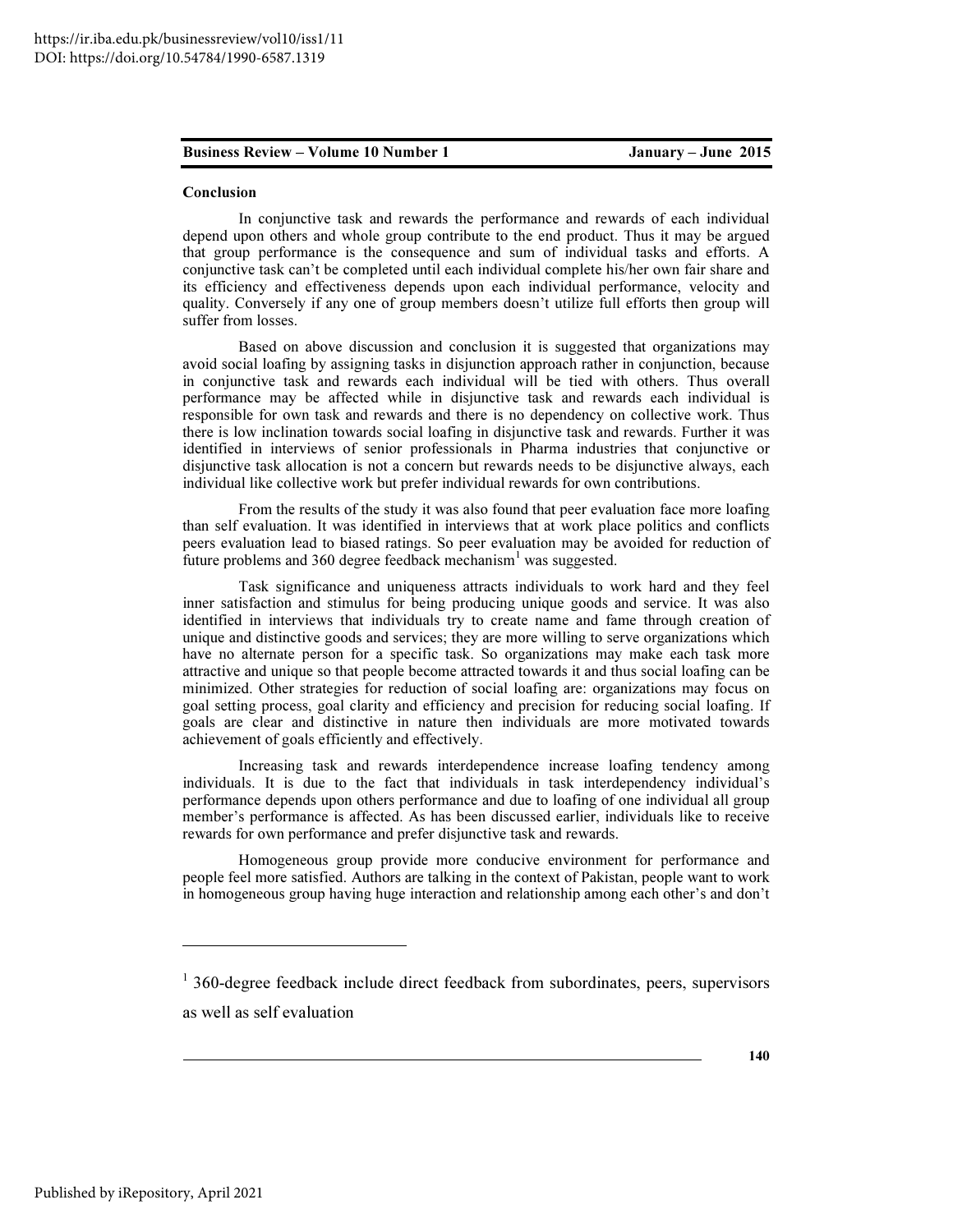like to exert full efforts in group having unknown group members. In Pakistani culture people feel more satisfied if they work and perform with friends and relatives.

#### Suggestions

In the light of above for and against arguments it is concluded that organizations may practice disjunctive task and rewards system because individual like separate goals and rewards and thus overall performance may not be affected by individual tasks because of untied distribution of tasks and rewards. Further it is argued that if an organization can't distribute tasks then at least organization may manage individual rewards distribution, because each individual prefer individual rewards. Social loafing may be reduced by the establishmentof self evaluation system rather than other systems, because it is most suitable method for reduction of social loafing.

Each task might be made unique, distinctive and attractive, it has many benefits while its dark side was also identified in interviews that if an individual produce goods and services of unique nature then they demand distinctive perks and privileges from organizations and if organization don't provide those rewards then their motivation becomes low and they exert less effort, thus social loafing dilemma is produced, so organization may focus on creating task uniqueness and keep individuals motivated and satisfied enough through attractive rewards and returns.

It is suggested that organization may practice homogeneous group composition rather than heterogeneous because in Pakistani culture people like to work with known colleague and thus their performance can be increased and social loafing can be reduced.

#### Implications:

Current study explored diverse aspects for reduction of social loafing from organizations. These are group evaluation techniques, task outcome evaluation and group structure composition. The study will add literature for academic researchers for further exploration and will enhance understanding of social loafing dilemma in the context of Pakistan. The beneficiaries of the study are different stakeholders of local and global economy including manufacturing industries, student groups, advertisement and marketing teams, military conveys and all service sector organizations. Implyingthese strategies will counteract social loafing and willincrease individual performance, group performance and ultimately organizational performance. Consequently it will contribute to individual life standards, local economy and global economy in the form of enhanced productivity, efficiency and effectiveness and will built capability of managers to cope up with loafing in  $21<sup>st</sup>$  century.

#### Future Research Directions

Future researchers are directed to investigate a more comprehensive study of other constructs of evaluation method, group structure and task outcomes. Other dimensions of evaluation method are qualitative and quantitative evaluation andgroup structure hierarchy includes functional specialization, relationship, while task outcome constructs include task complexity, process and uniqueness.It is also suggested that its impact should be determined moderatingby gender that is there any difference among males and females perceptions and some other industries and organizations of Pakistan.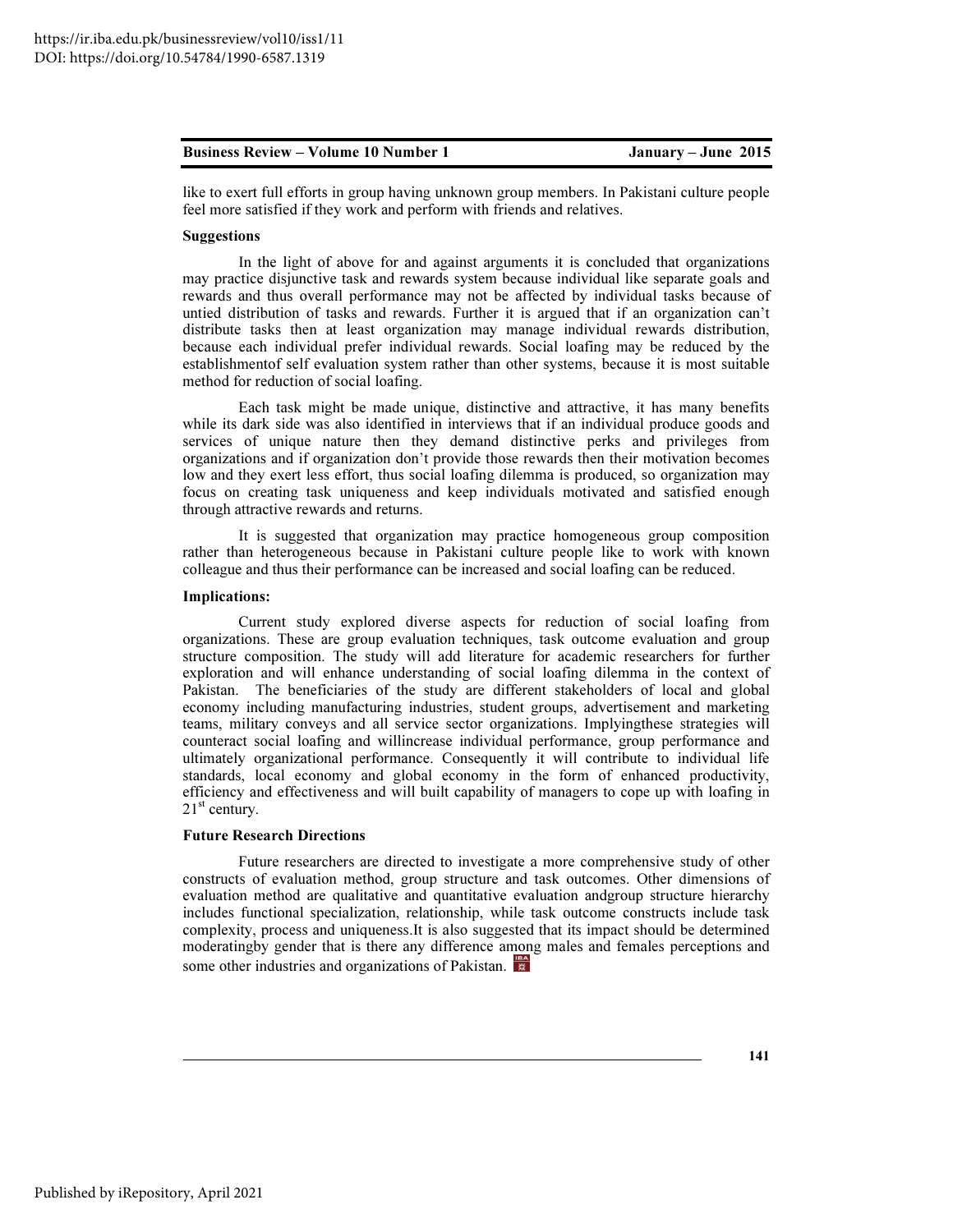|               |                       | <b>Appendices - Table No 2: ANOVA</b> |                |             |                           |      |
|---------------|-----------------------|---------------------------------------|----------------|-------------|---------------------------|------|
|               |                       | <b>ANOVA</b>                          |                |             |                           |      |
|               |                       | Sum of Squares                        | df             | Mean Square | $\boldsymbol{\mathrm{F}}$ | Sig. |
| SL            | <b>Between Groups</b> | .547                                  | $\overline{c}$ | .273        | 1.078                     | .343 |
|               | Within Groups         | 31.194                                | 123            | .254        |                           |      |
|               | Total                 | 31.741                                | 125            |             |                           |      |
| Evl_Conjnctve | <b>Between Groups</b> | 1.555                                 | $\overline{2}$ | .777        | 2.172                     | .118 |
|               | Within Groups         | 44.025                                | 123            | .358        |                           |      |
|               | Total                 | 45.580                                | 125            |             |                           |      |
| Evl Disjnctve | <b>Between Groups</b> | .171                                  | 2              | .086        | .234                      | .792 |
|               | Within Groups         | 45.088                                | 123            | .367        |                           |      |
|               | Total                 | 45.260                                | 125            |             |                           |      |
| Peer Evlutn   | <b>Between Groups</b> | 4.355                                 | 2              | 2.177       | .690                      | .504 |
|               | Within Groups         | 388.280                               | 123            | 3.157       |                           |      |
|               | Total                 | 392.635                               | 125            |             |                           |      |
| Self_Evlutn   | <b>Between Groups</b> | 1.001                                 | $\overline{2}$ | .500        | 2.227                     | .112 |
|               | Within Groups         | 27.634                                | 123            | .225        |                           |      |
|               | Total                 | 28.635                                | 125            |             |                           |      |
| Tsk Mngflns   | <b>Between Groups</b> | .091                                  | $\overline{c}$ | .046        | .178                      | .837 |
|               | Within Groups         | 31.401                                | 123            | .255        |                           |      |
|               | Total                 | 31.492                                | 125            |             |                           |      |
| Cntnt         | <b>Between Groups</b> | 22.152                                | 2              | 11.076      | 6.726                     | .002 |
|               | Within Groups         | 202.562                               | 123            | 1.647       |                           |      |
|               | Total                 | 224.714                               | 125            |             |                           |      |
| Intnsty       | <b>Between Groups</b> | 6.168                                 | $\overline{2}$ | 3.084       | 5.951                     | .003 |
|               | Within Groups         | 63.744                                | 123            | .518        |                           |      |
|               | Total                 | 69.912                                | 125            |             |                           |      |
| Tsk intrdp    | <b>Between Groups</b> | .845                                  | 2              | .422        | 1.137                     | .324 |
|               | Within Groups         | 45.687                                | 123            | .371        |                           |      |
|               | Total                 | 46.532                                | 125            |             |                           |      |
| Rwrd_intrdpnd | <b>Between Groups</b> | 1.068                                 | 2              | .534        | .461                      | .631 |
|               | Within Groups         | 142.424                               | 123            | 1.158       |                           |      |
|               | Total                 | 143.492                               | 125            |             |                           |      |
| Hetrgnty      | <b>Between Groups</b> | 1.764                                 | $\overline{c}$ | $.882\,$    | .794                      | .454 |
|               | Within Groups         | 136.664                               | 123            | 1.111       |                           |      |
|               | Total                 | 138.429                               | 125            |             |                           |      |
| Hmgnty        | <b>Between Groups</b> | .966                                  | $\overline{c}$ | .483        | 2.197                     | .115 |
|               | Within Groups         | 27.034                                | 123            | .220        |                           |      |
|               | Total                 | 28.000                                | 125            |             |                           |      |

142

 $\overline{\phantom{a}}$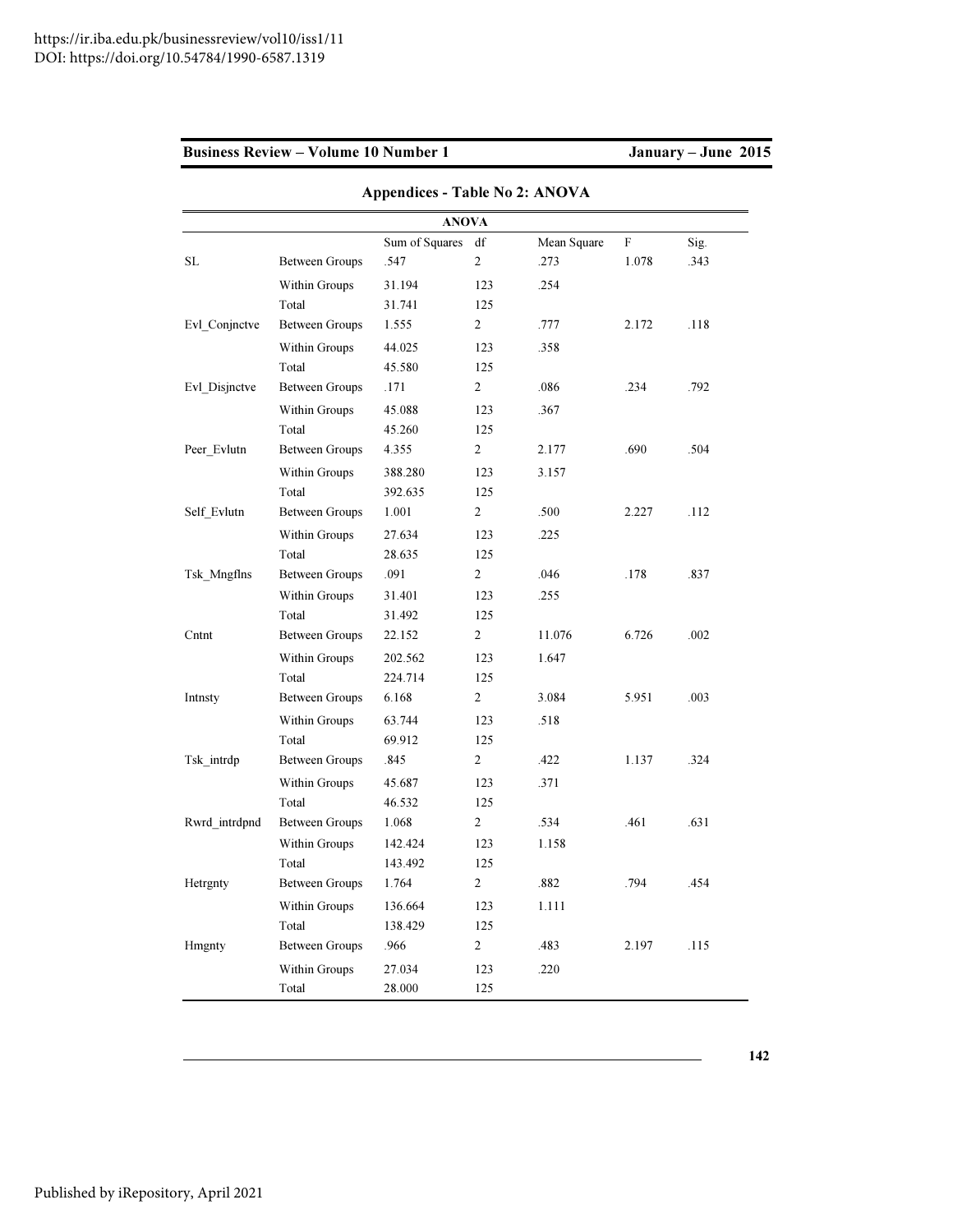|                           |                                |            | Coefficients <sup>a</sup>    |          |      |                                |            |  |
|---------------------------|--------------------------------|------------|------------------------------|----------|------|--------------------------------|------------|--|
|                           | Unstandardized<br>Coefficients |            | Standardized<br>Coefficients |          |      | <b>Collinearity Statistics</b> |            |  |
| Model                     | B                              | Std. Error | Beta                         | t        | Sig. | Tolerance                      | <b>VIF</b> |  |
| 1<br>(Constant)           | 2.568                          | .444       |                              | 5.779    | .000 |                                |            |  |
| Evl Disjnctve             | $-.178$                        | .092       | $-213$                       | $-1.945$ | .054 | .515                           | 1.941      |  |
| Evl Conjnctve .158        |                                | .077       | .190                         | 2.045    | .043 | .719                           | 1.390      |  |
| Peer Evlutn               | .035                           | .024       | .123                         | 1.466    | .145 | .876                           | 1.141      |  |
| Tsk Mngflns               | $-.080$                        | .140       | $-.079$                      | $-.569$  | .571 | .318                           | 3.149      |  |
| Cntnt                     | $-.046$                        | .053       | $-122$                       | $-.873$  | .384 | .315                           | 3.176      |  |
| Intnsty                   | .005                           | .088       | .007                         | .052     | .959 | .358                           | 2.792      |  |
| Grp stretr                | .091                           | .104       | .080                         | .869     | .387 | .724                           | 1.381      |  |
| Rwrd intrdpnd             | .062                           | .082       | .132                         | .759     | .449 | .205                           | 4.872      |  |
| Hetrgnty                  | .002                           | .085       | .004                         | .021     | .983 | .195                           | 5.126      |  |
| <b>H</b> mgnty            | $-183$                         | .142       | $-172$                       | $-1.285$ | .201 | .346                           | 2.891      |  |
| a. Dependent Variable: SL |                                |            |                              |          |      |                                |            |  |

Table No 3: Multicollinearity Statistics

#### References

Aggarwal, P., & O'Brien, C. L. (2008). Social loafing on group projects structural antecedents and effect on student satisfaction. *Journal of Marketing Education, 30*(3), 255-264.

Bachmann, D., Elfrink, J., & Vazzana, G. (1996). Tracking the progress of e-mail vs. snailmail. *Marketing Research, 8*, 31-35.

Barrick, M. R., Stewart, G. L., Neubert, M. J., & Mount, M. K. (1998). Relating member ability and personality to work-team processes and team effectiveness. *Journal of Applied Psychology, 83*(3), 377.

Bastiaans, N., & Nauta, A. (2003). Free-riding and team performance in project education: University of Groningen, Research Institute SOM (Systems, Organisations and Management).

Becker, S. W., & Baloff, N. (1969). Organization structure and complex problem solving. *Administrative Science Quarterly*, 260-271.

Belman, D., Drago, R., & Wooden, M. (1992). Workgroups, efficiency wages and work effort. *Journal of Post Keynesian Economics, 14*(4), 497-521.

Brewer, N. (1995). The Effects of Monitoring Individual and Group Performance on the Distribution of Effort Across Tasks1. *Journal of Applied Social Psychology, 25*(9), 760-777.

Brooks, C. M., & Ammons, J. L. (2003). Free riding in group projects and the effects of timing, frequency, and specificity of criteria in peer assessments. *The Journal of Education for Business, 78*(5), 268-272.

Brownell, P. (1995). *Research methods in management accounting*: Coopers and Lybrand and Accounting Association of Australia and New Zealand.

143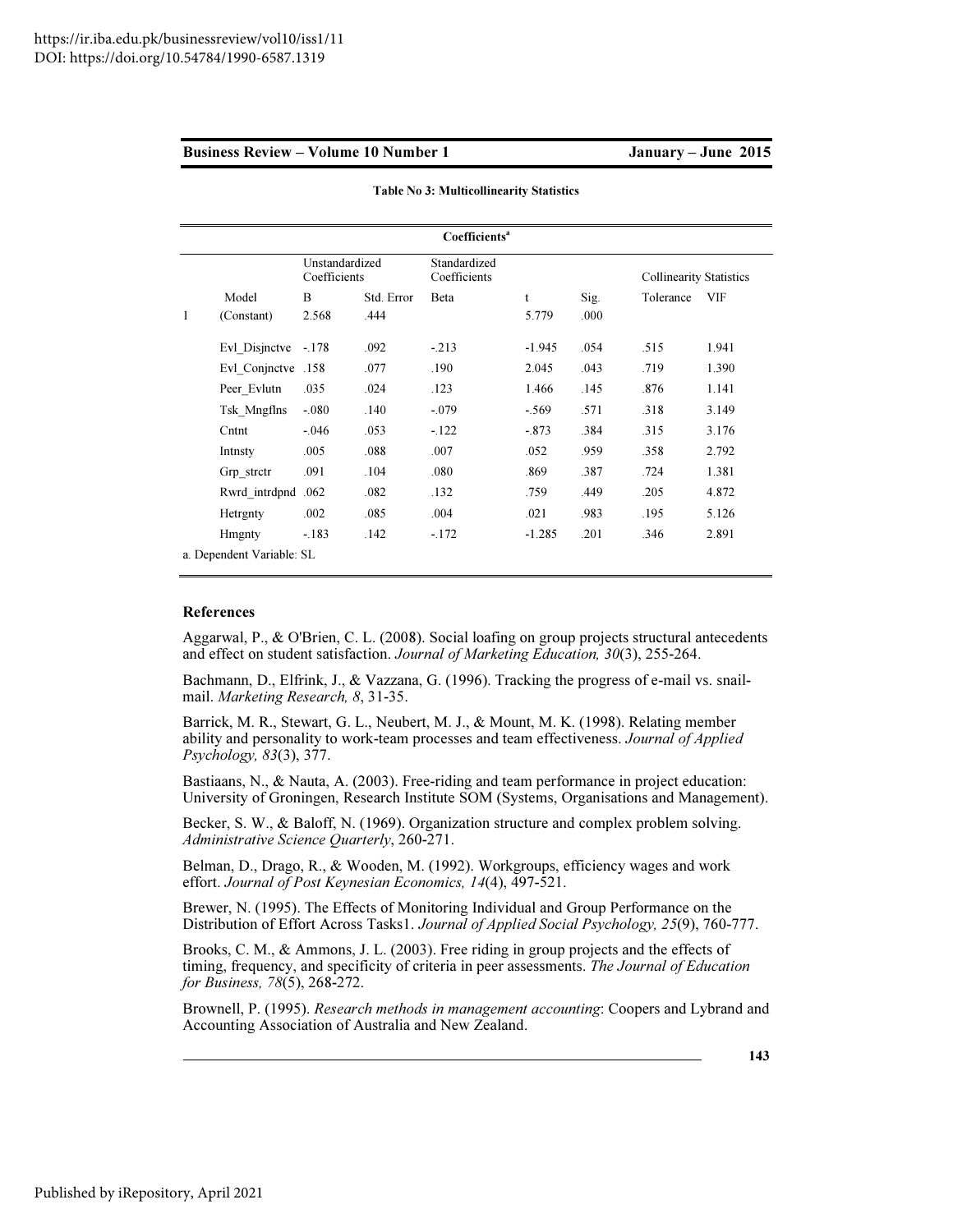| <b>Business Review – Volume 10 Number 1</b> |  |  |  |
|---------------------------------------------|--|--|--|
|                                             |  |  |  |

Chidambaram, L., & Tung, L. L. (2005). Is out of sight, out of mind? An empirical study of social loafing in technology-supported groups. *Information Systems Research, 16*(2), 149- 168.

Comer, D. R. (1995). A model of social loafing in real work groups. *Human Relations, 48*(6), 647-667.

Cooper, D. R., & Schindler, P. S. (2003). Business research methods.

Davies, W. M. (2009). Groupwork as a form of assessment: common problems and recommended solutions. *Higher Education, 58*(4), 563-584.

DeNisi, A. S., Randolph, W. A., & Blencoe, A. G. (1983). Potential problems with peer ratings. *Academy of Management Journal, 26*(3), 457-464.

Edmondson, A. (1999). Psychological safety and learning behavior in work teams. *Administrative Science Quarterly, 44*(2), 350-383.

Falchikov, N., & Goldfinch, J. (2000). Student peer assessment in higher education: A metaanalysis comparing peer and teacher marks. *Review of educational research, 70*(3), 287-322.

George, J. M. (1992). Extrinsic and intrinsic origins of perceived social loafing in organizations. *Academy of Management Journal, 35*(1), 191-202.

Gerhart, B., & Rynes, S. (2003). *Compensation: Theory, evidence, and strategic implications*: SAGE Publications, Incorporated.

Gladstein, D. L. (1984). Groups in context: A model of task group effectiveness. *Administrative Science Quarterly*, 499-517.

Glance, N. S., & Huberman, B. A. (1994). The dynamics of social dilemmas. *Scientific American, 270*(3), 76-81.

Goethals, G. R., & Darley, J. M. (1987). Social comparison theory: Self-evaluation and group life *Theories of group behavior* (pp. 21-47): Springer.

Goodman, R. (1997). The Strengths and Difficulties Questionnaire: a research note. *Journal of child psychology and psychiatry, 38*(5), 581-586.

Griffith, T. L., Fichman, M., & Moreland, R. L. (1989). Social loafing and social facilitation: An empirical test of the cognitive-motivational model of performance. *Basic and applied social psychology, 10*(3), 253-271.

Hardy, C. J., & Crace, R. K. (1991). The effects of task structure and teammate competence on social loafing. *Journal of Sport & Exercise Psychology*.

Harkins, S. G., & Jackson, J. M. (1985). The role of evaluation in eliminating social loafing. *Personality and Social Psychology Bulletin, 11*(4), 457-465.

Harkins, S. G., & Szymanski, K. (1989). Social loafing and group evaluation. *Journal of Personality and Social Psychology, 56*(6), 934.

Hoon, H., & Tan, T. M. L. (2008). Organizational citizenship behavior and social loafing: The role of personality, motives, and contextual factors. *The Journal of psychology, 142*(1), 89-108.

Jackson, J. M., & Harkins, S. G. (1985). Equity in effort: An explanation of the social loafing effect. *Journal of Personality and Social Psychology, 49*(5), 1199.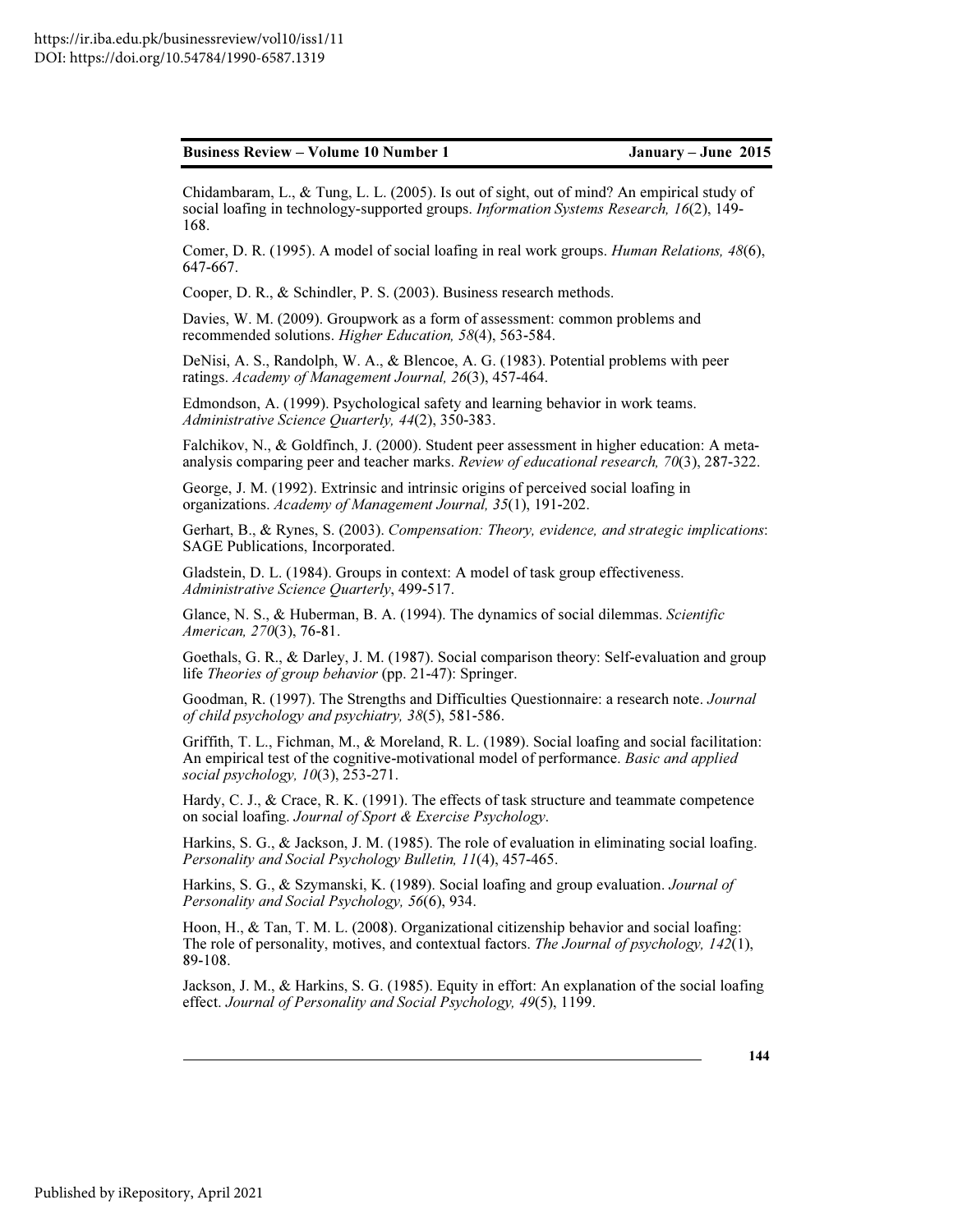Karau, S. J., & Williams, K. D. (1993). Social loafing: A meta-analytic review and theoretical integration. *Journal of Personality and Social Psychology, 65*(4), 681.

Kidwell, R. E., & Bennett, N. (1993). Employee propensity to withhold effort: A conceptual model to intersect three avenues of research. *Academy of Management Review, 18*(3), 429- 456.

Kiesler, S. B. (1978). *Interpersonal processes in groups and organizations*: AHM Publishing Corporation.

Klehe, U. C., & Anderson, N. (2007). The moderating influence of personality and culture on social loafing in typical versus maximum performance situations. *International Journal of Selection and Assessment, 15*(2), 250-262.

Kravitz, D. A., & Martin, B. (1986). Ringelmann rediscovered: The original article.

Kremer, J., & McGuinness, C. (1998). Cutting the cord: Student-led discussion groups in higher education. *Education+ Training, 40*(2), 44-49.

Latane, B., Williams, K., & Harkins, S. (1979). Many hands make light the work: The causes and consequences of social loafing. *Key Readings in Social Psychology, 1*, 297.

Lawler, E. E. (2000). *Rewarding excellence* (Vol. 13): Jossey-Bass San Francisco.

Liden, R. C., Wayne, S. J., Jaworski, R. A., & Bennett, N. (2004). Social loafing: A field investigation. *Journal of Management, 30*(2), 285-304.

Lipsey, M. W., Freeman, H., & Rossi, P. (2004). Evaluation: a systematic approach. *Thousand Oaks, CA, Sage*.

Loch, C. H., Huberman, B. A., & Stout, S. (2000). Status competition and performance in work groups. *Journal of Economic Behavior & Organization, 43*(1), 35-55.

Locke, E. A., Cartledge, N., & Koeppel, J. (1968). Motivational effects of knowledge of results: A goal-setting phenomenon? *Psychological bulletin, 70*(6p1), 474.

Locke, E. A., Feren, D. B., McCaleb, V. M., Shaw, K. N., & Denny, A. T. (1980). The relative effectiveness of four methods of motivating employee performance. *Changes in working life, 363*, 388.

Locke, E. A., & Latham, G. P. (1990). *A theory of goal setting & task performance*: Prentice-Hall, Inc.

Locke, E. A., Shaw, K. N., Saari, L. M., & Latham, G. P. (1981). Goal setting and task performance: 1969–1980. *Psychological bulletin, 90*(1), 125.

Marks, M. A., Sabella, M. J., Burke, C. S., & Zaccaro, S. J. (2002). The impact of crosstraining on team effectiveness. *Journal of Applied Psychology, 87*(1), 3.

Ness, R. G., & Patton, R. W. (1979). The effect of beliefs on maximum weight-lifting performance. *Cognitive Therapy and Research, 3*(2), 205-211.

Pallant, J. (2010). *SPSS survival manual: A step by step guide to data analysis using SPSS*: McGraw-Hill International.

Payne, R., & Pugh, D. S. (1976). Organizational structure and climate. *Handbook of industrial and organizational psychology, 1125*, 1173.

Pfeffer, J. (1995). *Competitive advantage through people: Unleashing the power of the work force*: Harvard Business Press.